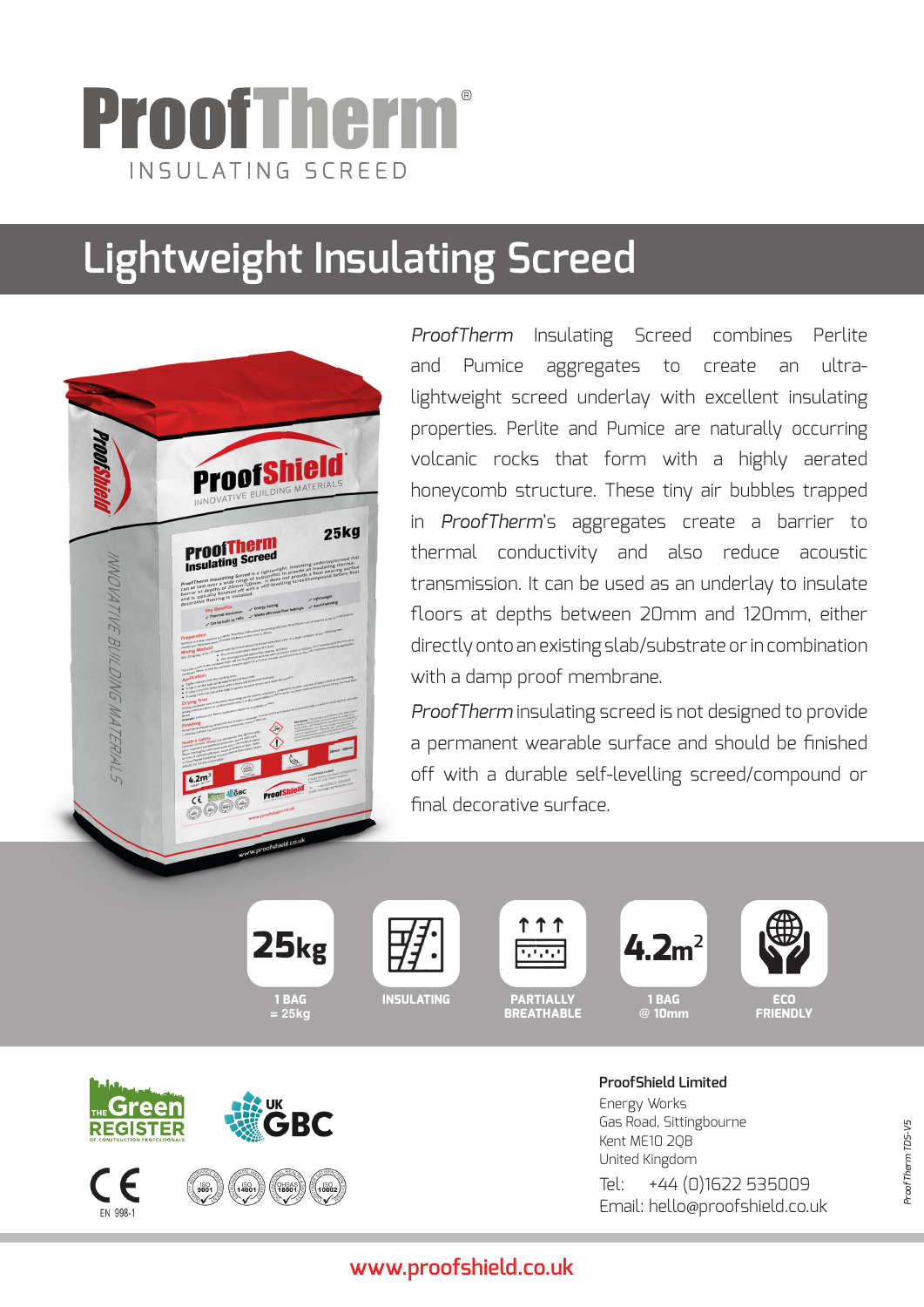

## **Application and Use**

#### **Preparation:**

All screeds need a clean and sound surface to bond to. Remove all loose material and apply *ProofBase SBR* primer by brush or roller to the existing substrate and allow to dry. *ProofTherm* can be applied on top of a damp-proof membrane. Minimum recommended thickness in this case is 30mm.

#### **Mixing Method:**

One 25 kg bag of *ProofTherm* insulating screed should be mixed with clean water in a large container at the following rates:

- Dry screed application: Approx. 9.5 litres
- Wet (flowing) screed application: Approx.16.5 litres

Place the water in the container first, then add the *ProofTherm* and mix with a drill paddle or electric mixer at 120rpm for 2 minutes until the mixture is combined with the water. Allow the mixture to rest for a minute before mixing again for a further minute. Do not overmix as this will crush the insulating aggregates.

#### **Application:**

- **1:** Tip the mixture onto the working area.
- **2:** A rake or similar tool can be used to spread the screed.
- **3:** If using a dry mix, tamp down with a wooden bar to desired thickness.
- **4:** If using a wet mix, use a flat edge to gently level but do not over work the surface.

#### **Drying Time:**

Drying conditions vary immensely depending on the season, ventilation, geographic location and type of application so the following drying times are given as an illustration only. It is the responsibility of the installer to check moisture levels before fitting the final floor finish.

*Example: 24 hours per 10mm application depth for a walkable surface.*

#### **Finishing:**

*ProofTherm* insulating screed will not provide a wearable surface and must always be protected with a screed or covering that provides a wearing surface suitable for its location (e.g. domestic or commercial use). In most cases, a self-levelling screed or compound is a suitable treatment before the final decorative finish

#### **Under Floor Heating (UFH):**

*ProofTherm* insulating screed provides an ideal base for UFH and helps reduce heat loss to the ground. It is NOT ideal for encapsulating UFH pipes as it will reduce their ability to deliver heat to the room.

### **www.proofshield.co.uk**